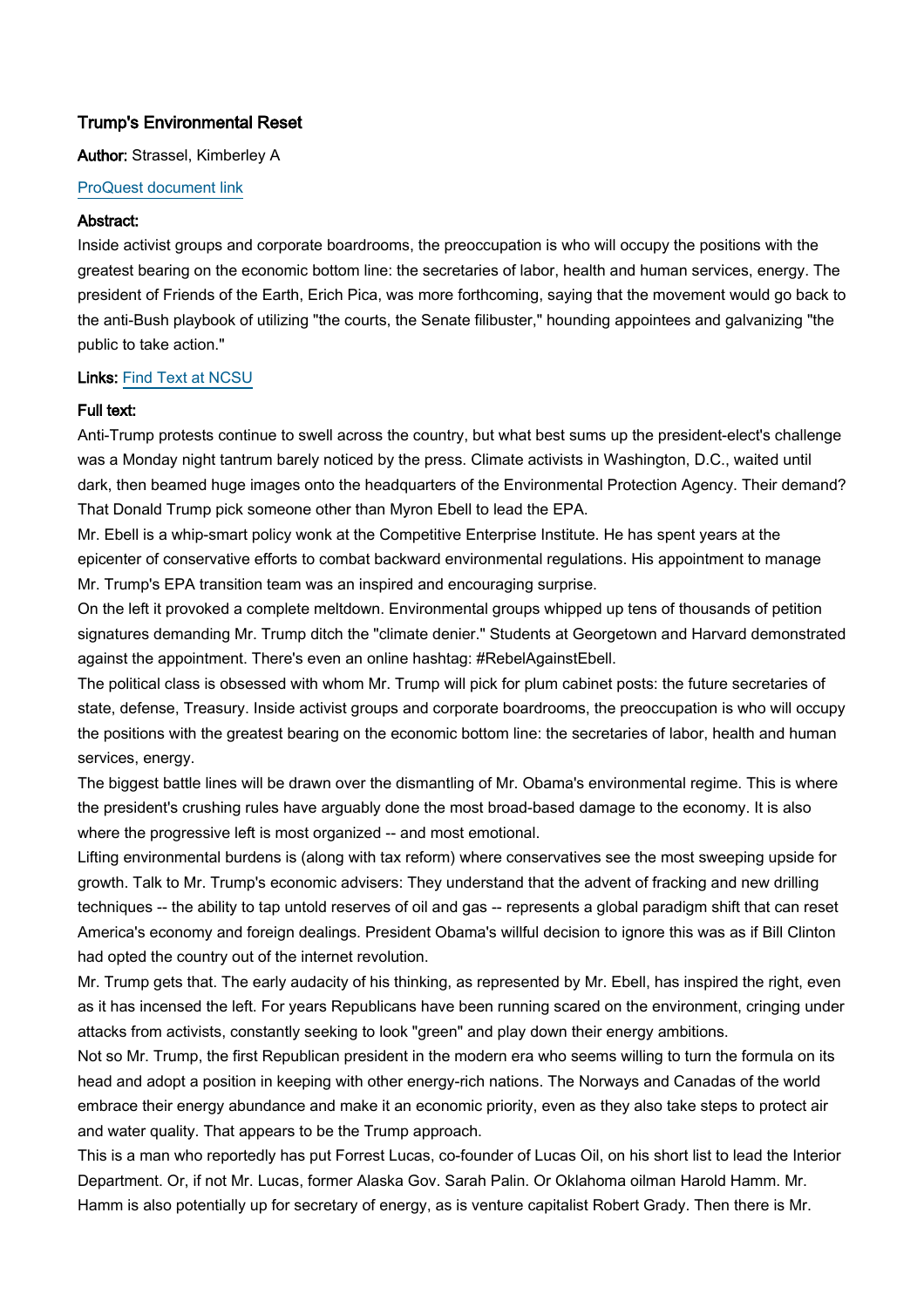Ebell, who could be in line to run the EPA.

The left is so dumbfounded, it can barely formulate a reply. Asked in a Nov. 9 article how he would respond to the Trump administration, 350.org founder Bill McKibben told the Washington Post, he didn't know: "The path forward is not all that clear to me." The president of Friends of the Earth, Erich Pica, was more forthcoming, saying that the movement would go back to the anti-Bush playbook of utilizing "the courts, the Senate filibuster," hounding appointees and galvanizing "the public to take action."

That pressure seems to be having some effect. During the campaign Mr. Trump vowed to pull the U.S. out of the Paris climate accords, but this week he backtracked and said he would keep an "open mind" about staying in.

All the more reason why Mr. Trump needs to appoint bold and unconventional advisers, who will reset baseline thinking and won't back down under unrelenting pressure. The president-elect's promise to "cancel job-killing restrictions on the production of American energy" will require sweeping action: Ending involvement in the Paris accord. Squashing the Clean Power Plan. Zeroing out clean-energy subsidies. Reopening federal drilling areas. Killing regulations on flaring and fracking. Opening up exports. Approving vital infrastructure like pipelines and liquid natural gas terminals.

All of this is eminently possible. Mr. Obama knew the public wasn't behind his expensive regulations, so he went around Congress to implement most of his agenda by executive fiat. That makes it easier to undo. At the same time, the sort of dramatic reset that Mr. Trump contemplates will require the cooperation of Congress and the backing of the public, both of which will be nervous. The new administration will need to intellectually engage the activists and unabashedly sell reform.

Mr. Trump's choices for the Energy Department, the Interior Department and the EPA will show whether he is serious about busting up Washington's liberal mind-set and jump-starting the economy. These are the picks - and the confirmation fights -- to watch.

Credit: By Kimberley A. Strassel

Subject: Political campaigns;

Location: Washington DC

Company / organization: Name: Environmental Protection Agency--EPA; NAICS: 924110; Name: Competitive Enterprise Institute; NAICS: 813910;

Publication title: Wall Street Journal, Eastern edition

Pages: A.13

Publication year: 2016

Publication date: Nov 25, 2016

column: Potomac Watch

Publisher: Dow Jones & Company Inc

Place of publication: New York, N.Y.

Country of publication: United States

Publication subject: Business And Economics--Banking And Finance

ISSN: 00999660

Source type: Newspapers

Language of publication: English